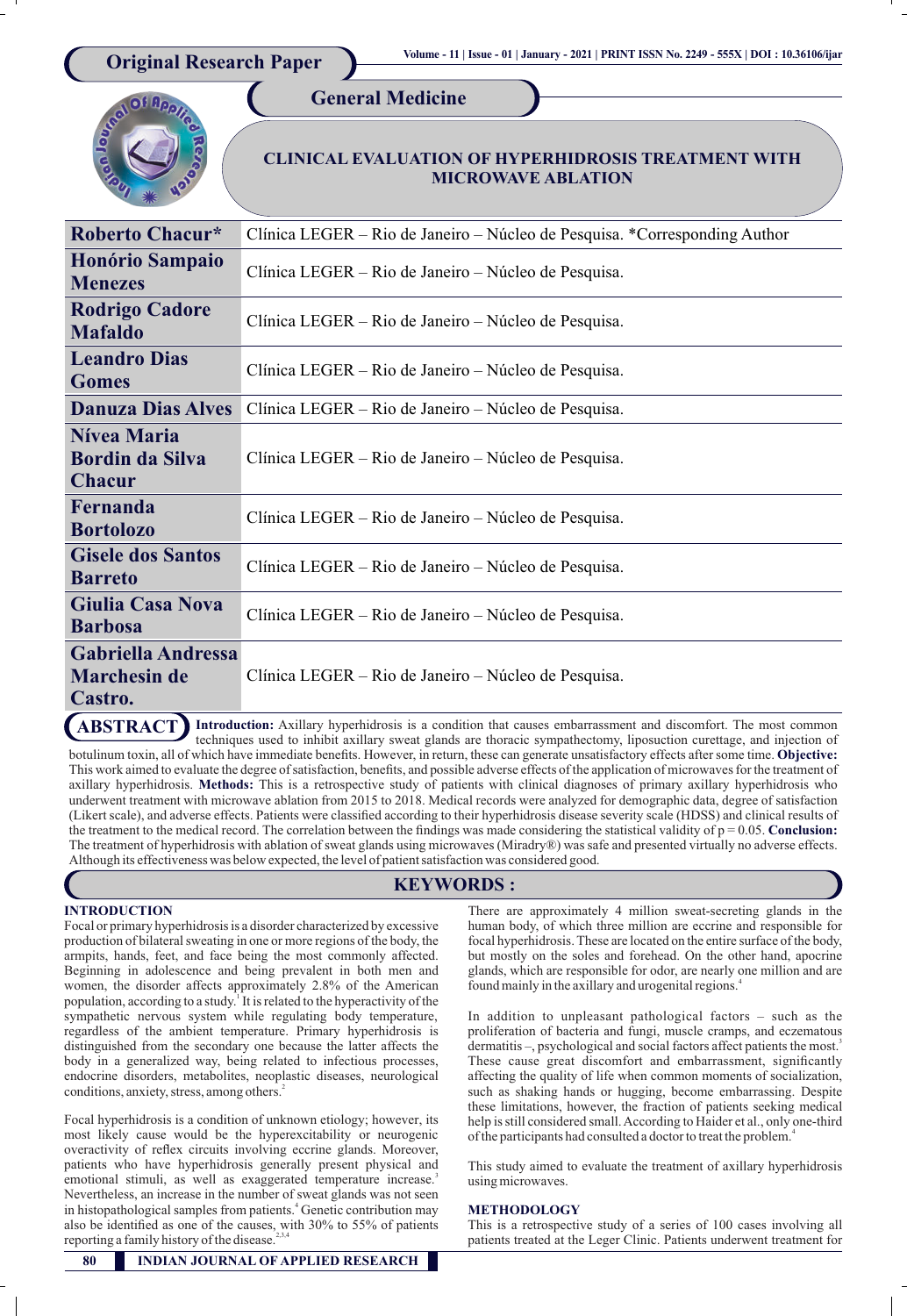axillary hyperhidrosis with microwave ablation(Miradry® machine) between 2013 and 2017. The following criteria were taken under consideration in this study: demographic information; hyperhidrosis disease severity scale (HDSS); degree of satisfaction (Likert scale); and immediate or late adverse events, such as erythema, edema, paralysis, temporary altered sensation or tingling in small areas of the treated skin or arm, tenderness or pain in the armpit area, hyperpigmentation in the treated area, swelling in the adjacent arm, and tremors. This study was approved by the Research Ethics Committee of the Ernesto Dornelles Hospital under the number 85992318.7.0000.5304.

#### **RESULTS**

The cases of one hundred patients who had undergone treatment for axillary hyperhidrosis were studied. Their mean age was 36.8 years  $(SD = 8.2, min 20 max 66)$ , being the majority  $(60.2\%)$  between 30 and 39 years of age, and 56% of the patients were male. Their mean body mass index (BMI) was  $26.7$  (SD = 3.47) and only two patients had a BMI above 30 (31 and 35).

For the microwave equipment (Miradry®), the models of heads most used in the right armpit (62.7%) were 140x80, 140x70, 80x120, 80x140, 70x140. While, the models used for the left armpit (68.6) were 140x80, 80x120, 140x70, 80x140, 70x140. There was no variation in the energy used during applications, all of them being 5. The patients' average hyperhidrosis disease severity scale (one to four) was three  $(SD = 0.85)$  and only 30% of them were in the last stage of severity.

After treatment, more than half of the patients (52.6%) reported more than five episodes of excessive sweating and 31.6% had from three to five episodes. Only 10.5% of the cases did not present any recurrent hyperhidrosis episode. Moreover, only one patient did not notice any improvement in sweating 20 days after the procedure and another reported improvement in bromhidrosis. There were no complications related to the use of the device (Miradry®).

The mean degree of satisfaction (Likert scale from one to five) was  $2.65$  (SD = 1.3) and  $54\%$  of the patients said they were satisfied with the results. When comparing the degree of satisfaction with the number of outbreaks, the Kruskal-Wallis test showed no statistically significant difference ( $p = 0.657$ ) between them. In addition, when examining satisfaction according to sex (Mann-Whitney and Kruskal-Wallis tests), no statistically significant difference was found between men and women ( $p = 0.521$ ).

Furthermore, the studied sample indicated the existence of a negative correlation (Spearman  $r = -0.356$ ) between the degree of satisfaction and the severity of the sweating. That is, the greater the severity of sweating, the lower the degree of satisfaction tends to be. However, it is only a trend since the relationship is not statistically significant ( $p =$ 0.135).

### **DISCUSSION**

Clinical treatments and surgical procedures have been widely used in patients who present symptoms of hyperhidrosis. The vast majority of those have adverse effects, as well as limited and temporary benefits. Among the classic methods is the application of botulinum toxin A that, even after reaching practically complete anhidrosis in seven to ten days after application, has its effect lasting for an average of six to eight months, as well as no reported side effects and high cost.<sup>3</sup>

The thoracic sympathectomy by videothoracoscopy is the most performed treatment in patients with axillary hyperhidrosis after unsuccessful clinical treatments. The procedure consists of destroying the sympathetic ganglia by either excision, ablation or clipping. Despite its effectiveness in the symptoms of axillary sweating, in an isolated study, 68.6% of patients presented total resolution of symptoms, while 65.2% reported compensatory hyperhidrosis of mild intensity, one year postoperatively, mostly affecting the back and abdomen.<sup>5</sup> This unpleasant effect, which has been reported several times after thoracic sympathectomies, may be associated with the resection of more than one thoracic ganglion and obesity.<sup>6</sup>

In a study, the second sympathetic ganglion was identified as a probable cause for reflex sweating, being its preservation indicated as a means to avoid this, which is one of the main complaints of dissatisfaction with the surgery.<sup>7</sup> Horner syndrome, one of the adverse effects most feared in thoracic sympathectomy, had its incidence

increasingly reduced due to a more selective technique of the T4 ganglion and the use of an electric scalpel.<sup>6</sup> The technique used in the present study presented greater recurrence than sympathectomy (52%); however, side effects and compensatory hyperhidrosis were not observed.

Superficial liposuction curettage of the sweat glands is a non-invasive surgical technique used so that the recovery of the patient could be faster and possible complications avoided. In addition, this procedure leaves less apparent scars and the patients can return to their activities of daily living in a shorter period. The procedure is performed in two stages, the dissection of the dermis from the underlying subcutaneous tissue which is followed by the removal of the sweat glands from the dermis and the region by liposuction curettage or not.<sup>8</sup> Possible complications listed by the authors are hematomas, ecchymoses, seromas, superficial skin erosions, loss of local sensation, skin necrosis, infection, epidermal inclusion cysts, reduction in the number of hairs, fibrosis, formation of subcutaneous adhesions, scarring, and recurrence of hyperhidrosis.<sup>8</sup> Clinical improvement of symptoms is identified in  $80\%$  of patients with severe hyperhidrosis, not showing significant benefits in cases of mild hyperhidrosis.<sup>3</sup> Our study did not present the complications seen in the curettage method and also treated cases of mild hyperhidrosis.

In this study, the microwave ablation treatment (with Miradry®) has shown excellent results and minimal adverse effects. The device is capable of heating substances by diathermy. It may reach tissues with high water content and become highly effective for axillary hyperhidrosis, as it penetrates the deep layer of subcutaneous tissue destroying the eccrine and apocrine glands by thermolysis which are then replaced by fibrosis.<sup>9</sup> The simultaneous suction and cooling system restricts heat to a small area in the upper dermis where the sweat glands are located without compromising the surrounding tissues.<sup>9</sup>

The device has different levels of treatment. For the upper region of the armpit, where the brachial plexus is located, intensity level one is indicated in order to avoid injuries.<sup>9</sup> Such intensity is suggested because there is a report of a rare case in a patient with low body weight who presented sensory and motor dysfunction in the region, which continued without rehabilitation after six months.<sup>11</sup> In the remainder of the axillary region, maximum intensity (level five) is indicated. The procedure lasts from 25 to 40 minutes in each armpit.<sup>9</sup> No serious side effects were seen in the analyzed cases, as also found by Chang et al., even though the maximum energy level was used.

Adverse effects to this treatment are edema, redness (local inflammation), and vacuum marks, which disappeared in seven days. Sensory changes on the skin of the affected region, strokes, and hair loss were the most prolonged effects reported in a study.<sup>1</sup>

Patients in a study by Hong et al. who also underwent the procedure presented an average sweat reduction of 82%, in addition to signicant changes in the HDSS four weeks (85%) and 12 weeks (90%) after it. The treatment showed excellent results as well in relation to underarm odor, which was reported to be imperceptible.

In this study, there was a patient who reported having no bromhidrosis after treatment, which is expected when it is associated with hyperhidrosis, differently from other procedures, such as intense pulsed light hair removal, when bromhidrosis can occur or be aggravated.<sup>20</sup> Results found in this study were below expected when compared to those of Hong et al.; however, still satisfactory. Moreover, when compared to surgical procedures, microwave ablation can be considered safe and with low morbidity.

#### **CONCLUSION**

Treatment of hyperhidrosis with ablation of sweat glands using microwaves (Miradry®) was safe and presented virtually no adverse effects. Although its effectiveness was below expected, the level of patient satisfaction was considered good. After observing the benefits of this method, one should recommend it as an alternative treatment for axillary hyperhidrosis.

#### **REFERENCES**

- 1. Strutton DR, Kowalski JW, Glaser DA, Stang PE. US prevalence of hyperhidrosis and impact on individuals with axillary hyperhidrosis: results from a national survey. J Am Acad Dermatol 2004; 51:241–8. 2. Lear W, Kessler E, Solish N, et al. An epidemiological study of hyperhidrosis. Dermatol
- Surg 2007; 33: S69–75 3. Gontijo GT, Gualberto GV, Madureira NAB. Atualização no tratamento de hiperidrose
- axilar. Surg Cosmet Dermatol. 2011;3147-51. 4. A. Haider, N. Solish. Focal hyperhidrosis: Diagnosis and management. Can. Med.